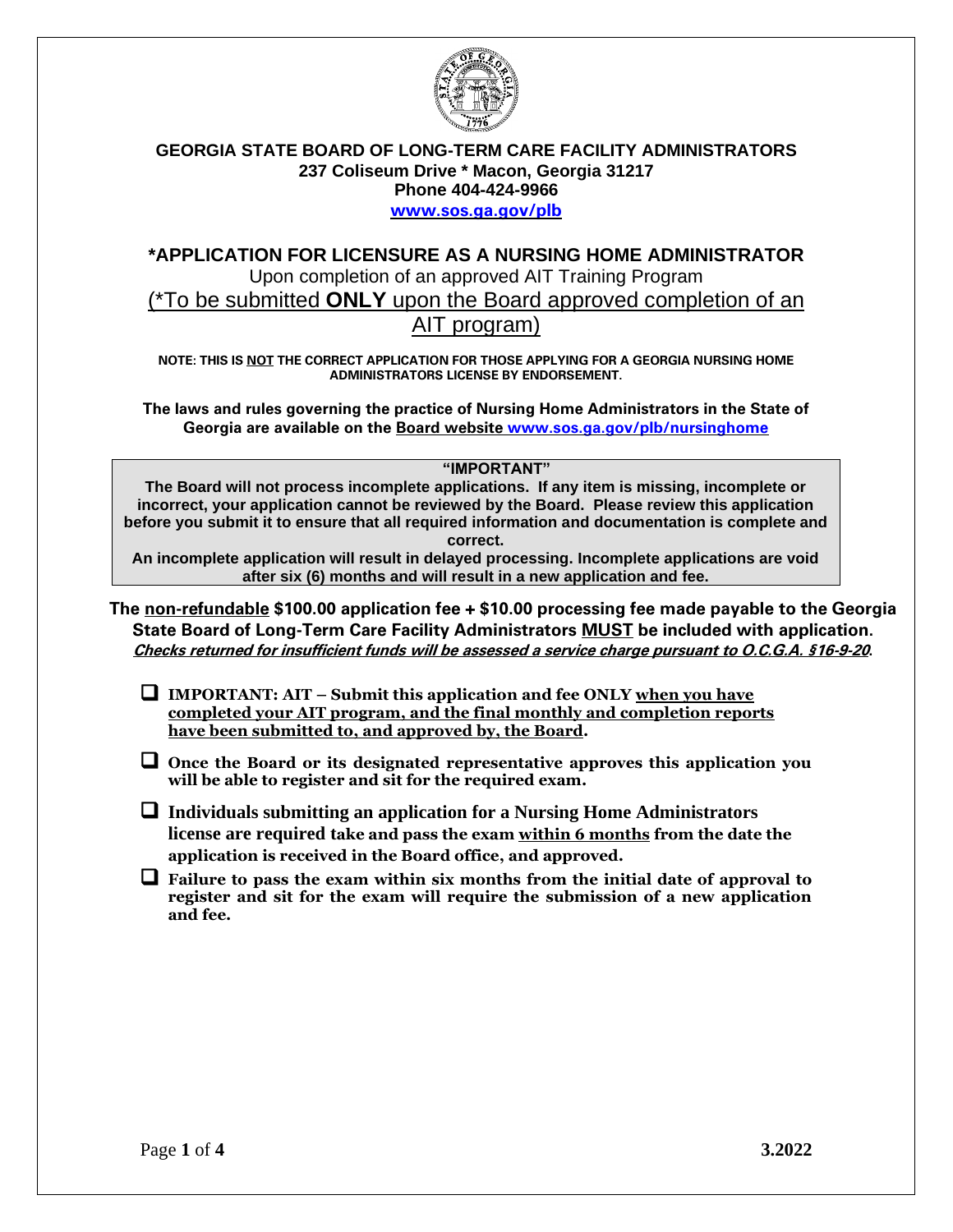| FOR BOARD USE ONLY      |  |
|-------------------------|--|
| <b>Amount Submitted</b> |  |
| Date                    |  |
| Receipt#                |  |
|                         |  |



| FOR BOARD USE ONLY        |  |
|---------------------------|--|
| <b>Certificate Number</b> |  |
| Date Issued               |  |
| <b>Applicant No.</b>      |  |

### **GEORGIA STATE BOARD OF LONG-TERM CARE FACILITY ADMINISTRATORS 237 Coliseum Drive • Macon, Georgia 31217 • 404-424-9966 www.sos.ga.gov/plb**

# **APPLICATION FOR LICENSURE AS A NURSING HOME ADMINISTRATOR By Examination**

**(To be submitted ONLY upon completion, and Board approval, of an AIT Program)**

#### **Application Fee \$100.00 + \$10.00 processing fee (non-refundable)** *Checks returned for insufficient funds will be assessed a service charge pursuant to O.C.G.A. §16-9-20***.**

#### **PART I – PERSONAL INFORMATION**

| *Name:<br>(*Must match your<br>$SVD - See$ Pg. 4)                                                                                                                                                                                                                                                                                                                                                                         | Last              | First                      |         | Middle         |               |  |
|---------------------------------------------------------------------------------------------------------------------------------------------------------------------------------------------------------------------------------------------------------------------------------------------------------------------------------------------------------------------------------------------------------------------------|-------------------|----------------------------|---------|----------------|---------------|--|
|                                                                                                                                                                                                                                                                                                                                                                                                                           |                   | Sex: M F                   |         |                |               |  |
| *Social Security Number                                                                                                                                                                                                                                                                                                                                                                                                   |                   |                            |         |                | Date of Birth |  |
| *This information is authorized to be obtained and disclosed to state and federal agencies pursuant to O.C.G.A. 19-11-1<br>and O.C.G.A. 20-3-295, 42 U.S.C.A. 551 and 20 U.S.C.A. 1001. It may also be disclosed to the National Practitioner's<br>Databank (NPDB) and the Healthcare Integrity and Protection Data Bank (HIPDB) or other licensing boards, or other<br>regulatory agencies for license tracking purposes |                   |                            |         |                |               |  |
| Physical Address: _______<br>(P.O. Box not acceptable) Number and Street                                                                                                                                                                                                                                                                                                                                                  |                   |                            | Apt. No | City/State Zip |               |  |
| If you are granted a license, your name, mailing address and license number are public information and your mailing address<br>will appear on the internet. Your physical address is required, if different than the mailing address. You must immediately<br>notify the Board in writing of an address change.                                                                                                           |                   |                            |         |                |               |  |
| Mailing Address: _______<br>(If different - PO Box<br>is acceptable)                                                                                                                                                                                                                                                                                                                                                      | Number and Street |                            | Apt. No | City/State     | Zip           |  |
| Telephone Number (Day)                                                                                                                                                                                                                                                                                                                                                                                                    |                   | Telephone Number (Evening) |         |                | Cell Phone    |  |
| E Mail Address:                                                                                                                                                                                                                                                                                                                                                                                                           |                   |                            |         |                |               |  |
| (Please print clearly)                                                                                                                                                                                                                                                                                                                                                                                                    |                   |                            |         |                |               |  |
| <b>PART II - PROFESSIONAL BACKROUND</b>                                                                                                                                                                                                                                                                                                                                                                                   |                   |                            |         |                |               |  |
| If you answer yes to any of the following questions, you must attach a Letter of Explanation,                                                                                                                                                                                                                                                                                                                             |                   |                            |         |                |               |  |

relevant supporting documents and copies of any final disposition(s) indicating a description of the current status. For the purpose of the following questions, the terms "licensee," "registration," and "certification" are synonymous.

 $\Box$  Yes  $\Box$  No Have you had revoked or suspended or otherwise sanctioned any license issued to you by any board or agency in Georgia or any other State?

- $\Box$  Yes  $\Box$  No Were you denied issuance of or, pursuant to disciplinary proceedings, refused renewal of a of a license or the privilege of taking an examination by any state licensing board?
- $\Box$  Yes  $\Box$  No Have you knowingly failed to renew a license during an investigation of disciplinary action?

Page **2** of **4 3.2022**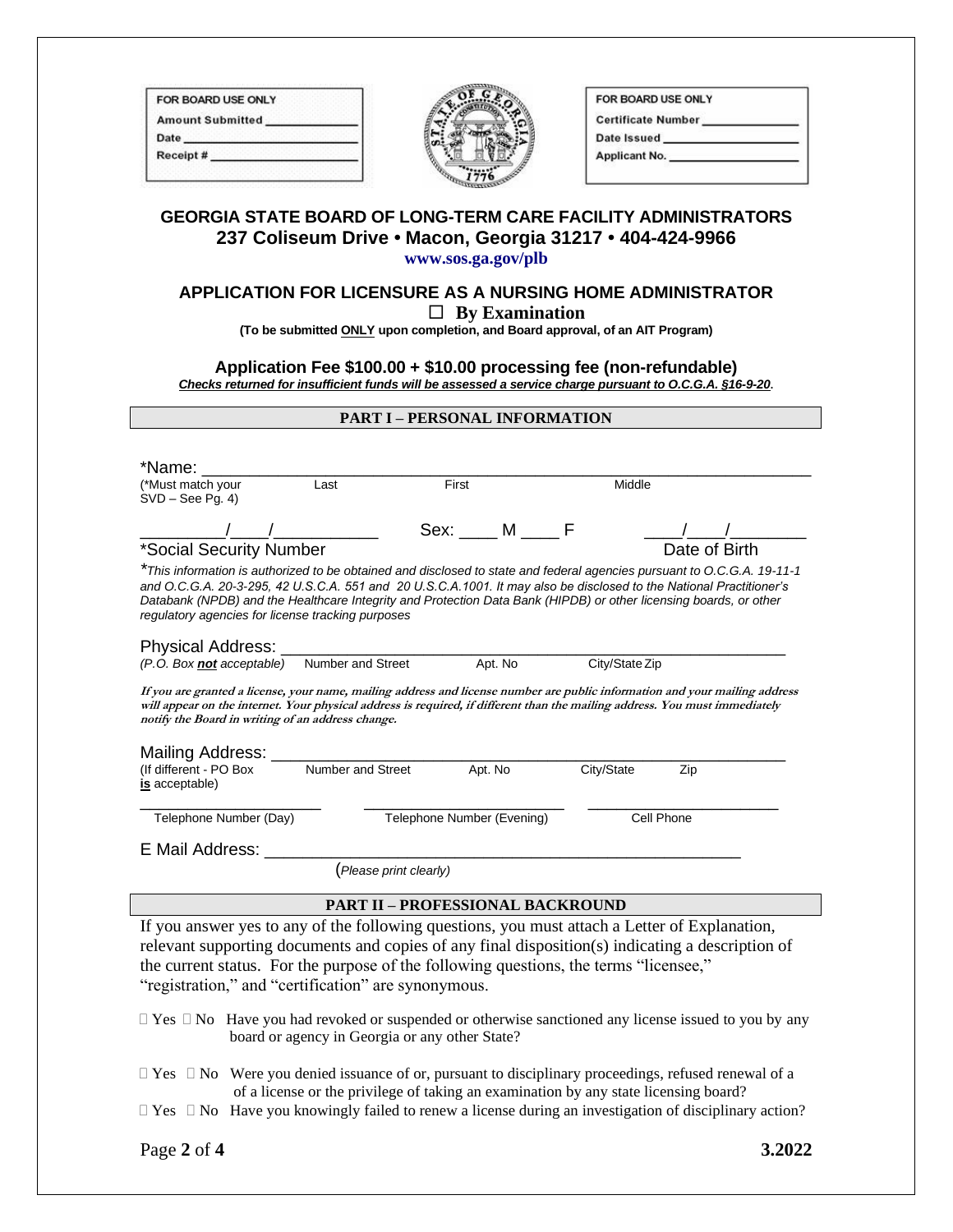$\Box$  Yes  $\Box$  No Have you been subject to disciplinary action or had your membership revoked by a professional organization governing the practice of that profession?

 $\Box$  Yes  $\Box$  No Are you currently unable to practice with reasonable skill and safety by reason of illness or use of alcohol, drugs, narcotics, chemicals or any other type of material, or as a result of any mental or physical condition?

 $\Box$  Yes  $\Box$  No Have you ever had your Medicaid and/or Medicare privileges revoked or restricted?

Yes No Have you ever been arrested? **NOTE**: *The answer to this question is "YES" if an arrest or conviction has been pardoned, expunged, dismissed or deferred, you pled & completed probation under First offender and/or your civil rights have been restored and/or you have received legal advice that the offense will not appear on your criminal record.*

If "yes," please include a certified copy of the court records and final disposition from the court with your application. In the event the file no longer exists, you must submit documentation from the court stating that fact. Also include a personal letter of explanation regarding each incident.

 Please complete the following if currently hold, or have ever held, a professional license as a Nursing Home Administrator in another state or jurisdiction, or licensure in any other profession:

| active status or not.)       | (MUST cause issuing entity or regulatory body to provide verification of the licensure to the GA Board, |  |  |  |  |
|------------------------------|---------------------------------------------------------------------------------------------------------|--|--|--|--|
| <b>PART III - EMPLOYMENT</b> |                                                                                                         |  |  |  |  |
|                              | • Please complete the following information concerning your current employment:                         |  |  |  |  |
|                              |                                                                                                         |  |  |  |  |
|                              |                                                                                                         |  |  |  |  |
| <b>Street</b>                | City<br>State Zip Code                                                                                  |  |  |  |  |
|                              |                                                                                                         |  |  |  |  |
|                              |                                                                                                         |  |  |  |  |
|                              |                                                                                                         |  |  |  |  |

 $\Box$  Yes  $\Box$  No Have you had any suit filed against you related to the practice of a profession?